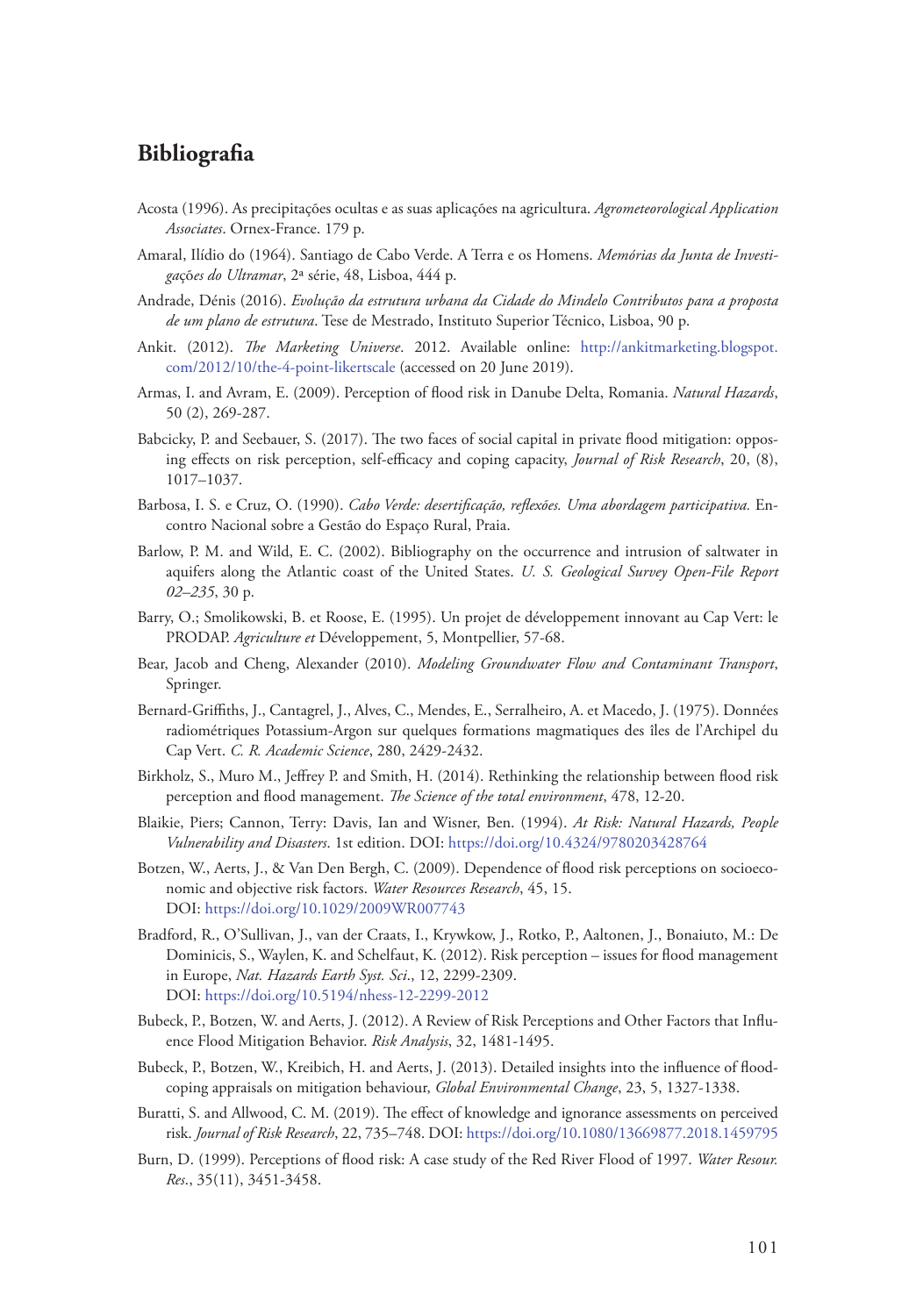- Byga, A., & Salick, J. (2009). Local perspectives on a global phenomenon ‐ Climate change in Eastern Tibetan villages. *Global Environmental Change*, 19, 156–166. DOI: https://doi.org/10.1016/j.gloenvcha.2009.01.010
- Carvalho, M. L. S., Brito, A. M. e Monteiro, E. P. (2010). *Plano Nacional de Saneamento Básico*. Cidade da Praia. 73 p.
- Chhabra, R. (1996). *Soil salinity and water quality*. Taylor and Francis, Brookfield.
- Collenteur, R., de Moel, H., Jongman, B. and Di Baldassarre, G. (2015). The failed-levee effect: do societies learn from flood disasters?, *Nat. Hazards*, 76, 373-388.
- Condon R. W., Newman J. C. and Cunningham G. M. (1969). Soil erosion and pasture degradation in Central Australia. *Journal of Soil Conservation Service*, NSW 25, 47-92.
- Correia, E. (2000). A propósito da ideia de 'anos bons' após as erupções na Ilha do Fogo. *Garcia de Orta. Série de Geografia*, 17 (1-2), 47-60.
- Costa, F. (1996). Processos erosivos actuais na bacia da Ribeira Seca (Santiago Oriental Cabo Verde), *Garcia da Orta. Série de Geografia*, 15 (1), 29-34.
- Costa, F. (2002). *Evolução geomorfológica quaternária e dinâmica actual na bacia da Ribeira Seca (Santiago oriental - Cabo Verde)*. Dissertação apresentada ao Instituto de Investigação Científica Tropical para prestação de provas de acesso à categoria de Investigador Auxiliar, Lisboa.
- Couto, Carlos (2010). *Incerteza, adaptabilidade e inovação na sociedade rural da Ilha de Santiago de Cabo Verde.* Lisboa: Fundação Calouste Gulbenkian / Fundação para a Ciência e Tecnologia.
- Cronbach, L. (1951). Coefficient alpha and the internal structure of tests. *Psychomerika*, 16, 297–334. DOI: https://doi.org/10.1007/BF02310555
- Cunha, F. (1964). O problema da captação da água do nevoeiro em Cabo Verde. *Garcia da Orta.* Lisboa. Portugal. Vol. 12 (n.º 4).
- Cunha, L y Cravidão, F. (2001). Território, urbanización y calid medioambiental: una triologia imcompatible?, *Actas do II Encuentro Internacional de Estudios Urbanos*, La Habana.
- Cunha, L. e Dimuccio, L. (2002). Considerações sobre riscos naturais num espaço de transição. Exercícios cartográficos numa área a Sul de Coimbra. *Territorium*, n.º 2, Coimbra, 37-53. DOI: https://doi.org/10.14195/1647-7723\_9\_3
- Cunha, L. (2013). Vulnerabilidade: a face menos visível do estudo dos riscos naturais, in *Livro de Homenagem ao Professor Fernando Rebelo,* IUC, Coimbra, 153-165
- Dagorne A. et Dars, R. (1999). *Les risques naturels. La cindynique*. Paris, PUF (Coll. «Que sais-je? », n.º 3533), 128 p. (ISBN 2-13050542-2).
- Dauphiné, A. (2001). *Risques et Catastrophes. Observer-Spatialiser-Comprendre-Gérer*, Armind Colin, Paris, 288 p.
- Davies, G., Norry, M., Gerlach, D. and Cliff, R. (1989). A combined chemical and Pb-Sr-Nd isotope study of the Azores and Cape Verde hot-spots: the geodynamic implications. Saunders, A. J., Norry, M. J. (Eds.), *Magmatism in the Ocean Basins. Geological Society Special Publication*, vol. 42, 231-255.
- Delgado, Pedro Manuel (2007). *Mindelo: uma Cidade, uma Forma Urbana*. Tese de Mestrado em Urbanismo. Universidade Federal de Rio de Janeiro, Rio de Janeiro. 157 p.
- Delgado, Fred (2016). *Génese e desenvolvimento da cidade do Mindelo: A preservação de uma identidade*, Tese de Mestrado, Universidade de Évora, Évora, 155 p.
- Deng, Q., Qin, F., Zhang, B., Wang, H., Luo, M., Shu, C., Liu, H., Liu, G. (2015). Characterizing the morphology of gully cross-sections based on PCA: A case of Yuanmou Dry-Hot Valley. *Geomorphology,* 228, 703-713.
- Dessai, S., Adger, W., Hulme, M., Koehler, J., Turnpenny, J., Warren, R. and Köhler, J. (2003). Defining and experiencing dangerous climate change defining and experiencing dangerous climate change, *Climatic Change*, Vol. 64, n.<sup>os</sup> 1/2, 11-25.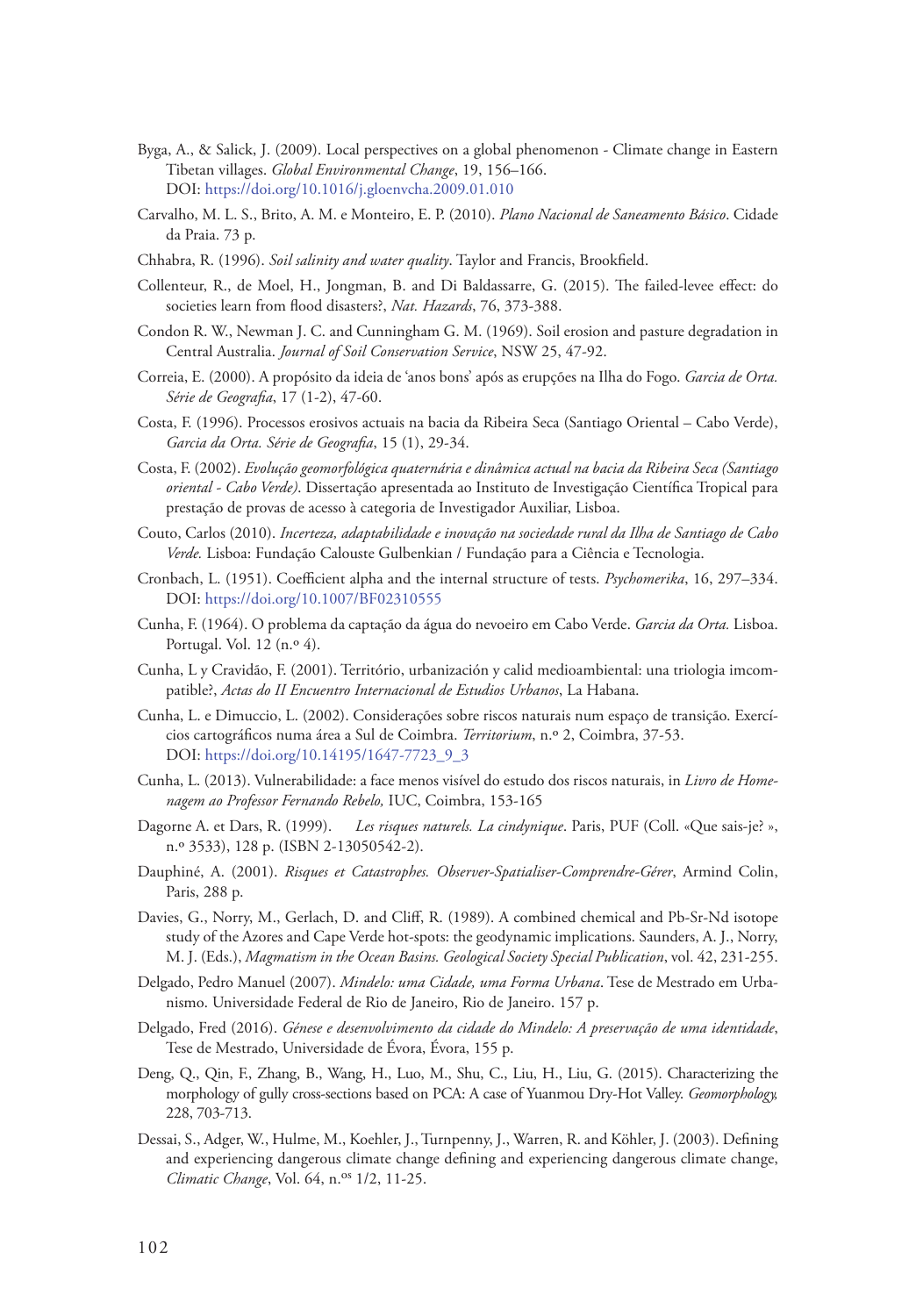- Desta, L. & Adugna, B. (2012). *A field guide on gully prevention and control.* Nile Basin Initiative Eastern Nile Subsidiary Action Program (ENSAP), Addis Ababa, Ethiopia, 67p.
- Diakakis, M., Priskos G. and Skordoulis, M. (2018). Public perception of flood risk in flash flood prone areas of Eastern Mediterranean: The case of Attica Region in Greece. *International Journal of Disaster Risk Reduction*, 28, 404-413.
- Diniz, A. C. e Matos, G. C. (1994). Carta de zonagem agro-ecológica e da vegetação de Cabo Verde. VI – Ilha de S. Vicente. *Garcia de Orta, Série Botânica*, vol.12, n.º 1-2, 69-98.
- Dixit, Ajaya. (2003). Floods and Vulnerability: Need to Rethink Flood Management. *Natural Hazards.* 28, 155-179. DOI: https://doi.org/10.1023/A:1021134218121
- Douglas, M. (1978). *Cultural Bias,* Occasional Paper n.35; Royal Anthropological Institute of Great Britain and Ireland: London, UK, 1978.
- Douglas, I. and Pietroniro, A. (2003). Predicting road erosion rates in selectively logged tropical rain forests. In: De Boer, D., Froehlich, W. and Mizuyama, T. (Eds.) - *Erosion Prediction in Ungauged Basins, Integrating Methods and Techniques*. Proceedings of an International Symposium Sapporo, Japan, 8-9 July 2003, IAHS Press, Wallingford, UK, 199-205.
- Electra-Empresa de Electricidade e Água, SA (2010). *Reletaório e contas 2010,* Praia.
- Ernest, R. E. and Buchan, K. L. (2003). Recognizing mantle plumes in the geological record, *Annu. Rev. Earth Planet. Sci*. 31, 469–523.
- Évora, H. (2012). *Avaliação microbiológica e fisico-química de água residual tratada para uso agrícola em São Vicente*. Trabalho de Conclusão do Curso de Bacharelato. Universidade de Cabo Verde.
- Ezezika, O. and Adetona, O. (2011). Resolving the gully erosion problem in Southeastern Nigeria: Innovation through public awareness and community-based approaches. *J. Soil Sci. Environ. Manag.*, 2(10), 286-291.<http://www.academicjournals.org/journal/JSSEM/article-abstract/8BBD5123409>
- Fan, H., Liu, G., Tang, Z., Shu, L. (2010). Analysis on main contributors influencing soil salinization of Yellow River Delta, *J. Soil Water Conserv.* 24 (1), 139-144.
- Fang, H., Liu, G. and Kearney, M. (2005). Georelational analysis of soil type, soil salt content, landform, and land use in the Yellow River Delta, China. *Environ Manage* 35(1), 72–83.
- Faugères, Lucien (1990). La dimension des faits et la théorie du risque, *Le risque et la Crise*, Malta, European Coordination Centre for Research and Documentation in Social Sciences, Foundation for International Studies, Malta, 31-60.
- Faugères, Lucien; Vasarhelyi, Pal et Villain-Gandossi, Christiane (1990). *Le risque et la Crise*, European Coordination Centre for Research and Documentation in Social Sciences, Foundation for International Studies, Malta, 218 p.
- Ferreira, Denise Brum (1983). *Étude de la convection au-dessus de l'atlantique tropical au large de l'Afrique occidental*. Linha de acção de Geografia Física, Relatório n.º 16, Lisboa, CEG, INIC, 37 p.
- Ferreira, Denise Brum (1996). Water erosion in the Cape Verde Islands: factors, caracteristiques and methods of control. In Slamayer, O. – *Geomorphic hazards*. Jonh Wiley & Sonsp., Chichester, 111-124.
- Ferrer-Gijón, M. (1987). Deslizamientos, desprendimientos, flujos y avalanchas, *Riesgos Geológicos*, Instituto Geológico y Minero de España, 175-192.
- Fischhoff, B., Slovic, P., Lichtenstein, S., Read, S. and Combs, B. (1978). How safe is safe enough? A psychometric study of attitudes towards technological risks and benefits. *Policy Sciences*, 9 (2), 127-152.
- Fonseca, Humberto Duarte (1962). Contribuição para o estudo do problema bioclimático do milho em Cabo Verde. *Cabo Verde,* 13 (156), 44-57.
- Frankl, A., Poesen, J., Deckers, J., Mitiku, H. and Nyssen, J. (2012). Gully head retreat rates in the semiarid Highlands of North Ethiopia. *Geomorphology* 173-174, 185-195. DOI: https://doi.org/10.1016/j.geomorph.2012.06.011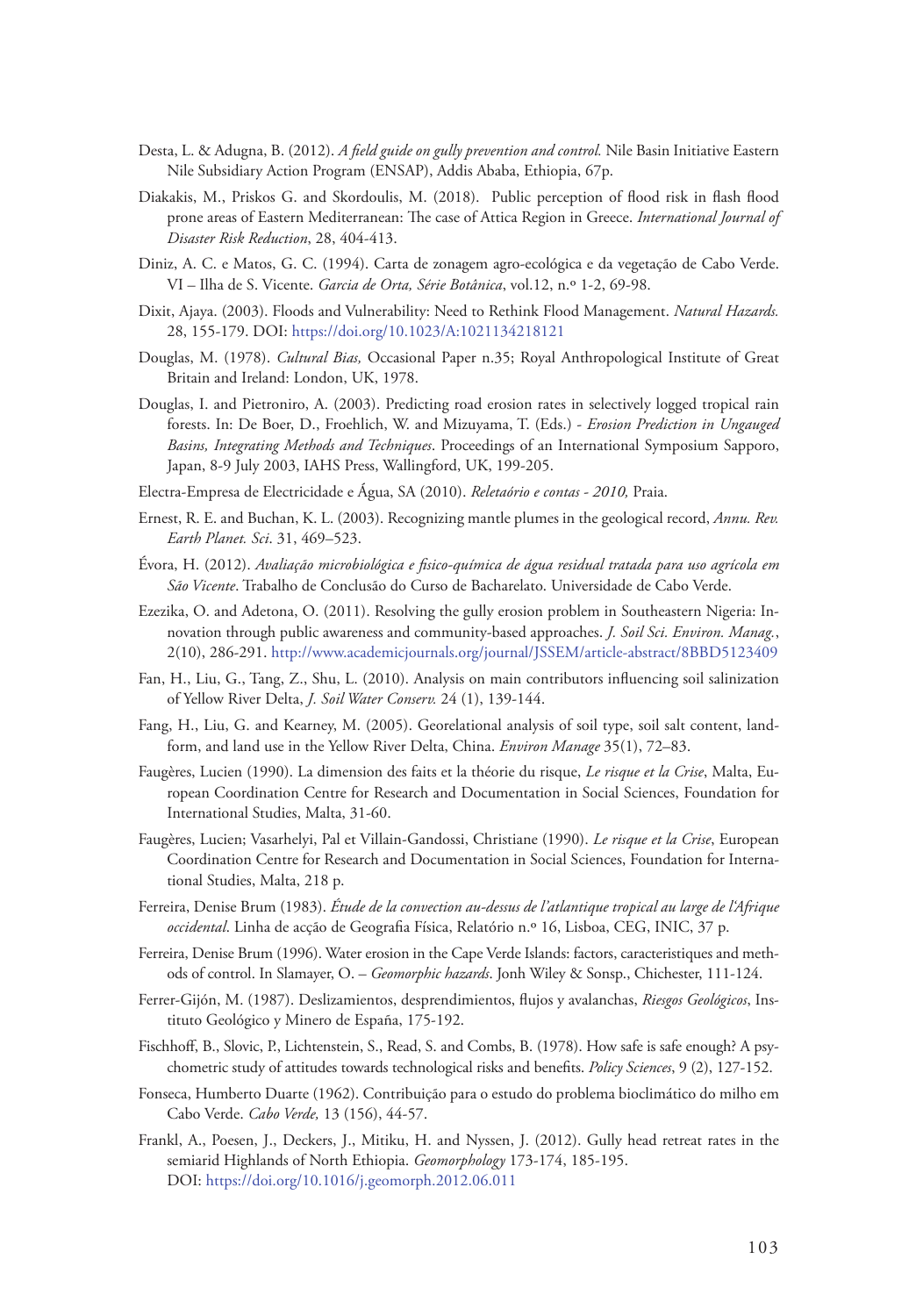- Frankl, Amaury & Nyssen, Jan & Vanmaercke, Matthias & Poesen, J. (2021). Gully prevention and control: Techniques, failures and effectiveness. *Earth Surface Processes and Landforms*. 46. 220-238. DOI: https://doi.org/10.1002/esp.5033
- Freixo, M. J. V. (2009). *Metodologia científica. Fundamentos, métodos e técnicas*. Instituto Piaget, Coleção Epistemologia e Sociedade, Lisboa.
- Frevert, R. (1955). *Soil and water conservation engineering*, Wiley, New York, 479 p.
- Fuchs, S., Karagiorgos, K., Kitikidou, K., Maris, F., Paparrizos, S. and Thaler, T. (2017). Flood risk perception and adaptation capacity: a contribution to the socio-hydrology debate, *Hydrol. Earth Syst. Sci*., 21, 3183-3198. DOI: <https://doi.org/10.5194/hess-21-3183-2017>
- Furtado, F. (2009). *A captação da água no nevoeiro no Parque Natural de Serra Malagueta*, Tese de Mestrado, Universidade de Aveiro, Aveiro, 57 p.
- Gabert, P. et Vaudour, J. (1999). *Les risque naturels*, Reclus, 48 p.
- Garduño, M. (1992). Tecnologia e desertificação. *Desertificação: causas e consequências*, Lisboa, Fundação Calouste Gulbenkian, 501-678.
- Geiger, R. (1990). *Manual de microclimatologia: o clima da camada de ar junto ao solo*, Fundação Calouste Gulbenkian, Lisboa, 556 p. (2.ªed.).
- Gomes, Alberto (2001). *Hidrogeologia e recursos hídricos da ilha de Santiago (Cabo Verde),* Tese de Doutoramento, Universidade de Aveiro, Aveiro, 298 p.
- Grothmann and Reusswig (2006). People at Risk of Flooding: Why Some Residents Take Precautionary Action While Others Do Not. *Nat. Hazards*, 38, 101–120.
- Guan, Y. and Liu, G. (2003). Remote sensing detection of dynamic variation of the saline land in the Yellow River Delta. *Remote Sensing Land Res.* 15(2), 19–22.
- Guan, Y., Liu, G., Liu, Q. and Ye, Q. (2001). The study of salt affected soils in the Yellow River Delta based on remote sensing. *J. Remote Sensing* 5(1): 46–52.
- Guyassa, E., Frankl, A., Zenebe, A., Poesen, J., Nyssen, J. (2018). Gully and soil and water conservation structure densities in semi-arid northern Ethiopia over the last 80 years, *Earth Surface Processes and Landforms,* 43(9), 1848–1859. DOI: https://doi.org/10.1002/esp.4360
- Haagsma, B. (1990). Erosion and conservation on Santo Antão. No shortcuts to simple answers. Ministério do Desenvolvimento Rural, *Working Document of Santo Antão Rural Development Project,* n.º 2, Ribeira Grande.
- Hansen, M. (1984). Strategies for classification of landslides, Brunsden and Prior (eds.), *Slope Instability*, John Wiley & Sons, Chichesters, 1-25.
- Haregeweyn, N., Tsunekawa, A., Nyssen, J., Poesen, J., Tsubo, M., Meshesha, D., Adgo, E., Schütt, B., Tegegne, F., (2015). Soil erosion and conservation in Ethiopia: a review. *Prog. Phys. Geogr.* 39 (6), 750-774
- Hartman, B. D., Bookhagen, B. and Chadwick, O. A. (2016) The effects of check dams and other erosion control structures on the restoration of Andean bofedal ecosystems, *Restoration Ecology,* 24(6), 761–772. DOI: https://doi.org/10.1111/rec.12402
- Ho, M., Shaw, D., Lin, S., & Chiu, Y. (2008). How do disaster characteristics influence risk perception? *Risk Analysis,* 28, 635–643. DOI: https://doi.org/10.1111/j.1539‐6924.2008.01040.x
- Hoeppe, P. (2016). Trends in weather related disasters Consequences for insurers and society. Weather Clim. Extrem., 11, 70–79
- Hoernle, K., Tilton. G., Le Bas, M., Duggen, S. and Garbe-Schönberg, D. (2002). Geochimistry of oceanic carbonatites compared with continental carbonatites: mantle recycling of oceanic crustal carbonate. *Contribuitions to Mineralogy and Petrology* (142), 520-542.
- Holm, P., Grandvuinet, T., Friis, J., Wilson, J. R., Barker, A. and Plesner, S. (2008) An 40Ar-39Ar study of the Cape Verde hot spot: Temporal evolution in a semistationary plate environment. *Journal of Geophysical Research (Solid Earth)*, 113(B8), B08201.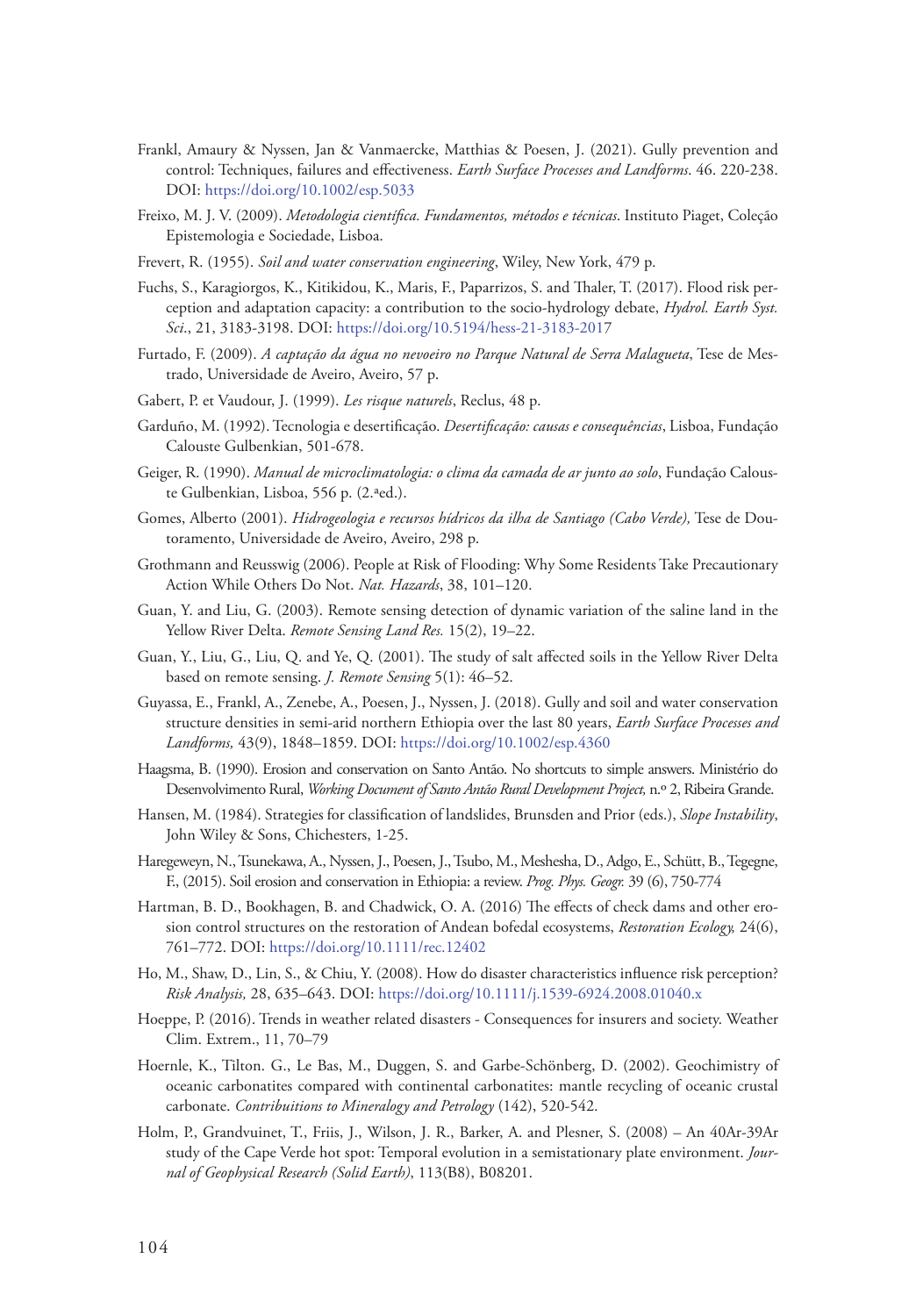- Holmgaard, S. B. (2019). The role of religion in local perceptions of disasters: The case of post‐tsunami religious and social change in Samoa. *Environmental Hazards,* 18, 311–325. DOI: https://doi.org/10.1080/17477891.2018.1546664
- INE Instituto Nacional de Estatística (2016). *Cabo Verde. Anuário Estatístico*, Praia.
- ISLHáGUA (2010). *Jornada técnica de intercâmbio de experiências can*á*rio-caboverdianas em planificação e gestão sustentável de água*. Praia, Santiago. Cabo Verde.
- Johnson, J., Wilke, A., Weber, E. Beyond a trait view of risk-taking: A domain-specific scale measuring risk perceptions, expected benefits, and perceived-risk attitude in German-speaking populations. *Pol. Psychol Bull.*, 35, 153–172.
- Julião, R. P. (Coordenador), Nery, F., Ribeiro, J., Branco, M., Zêzere, J. (2009). *Guia Metodológico para a produção de cartografia municipalde risco e para a criação de sistemas de informação geográfica (SIG) de base municipal.* Lisboa: Autoridade Nacional de Protecção Civil c/ co-edição da Direcção-Geral do Ordenamento do Território e Desenvolvimento Urbano, Instituto Geográfico Português.
- Junior, P. (2008). *Integration of Geographic Information Systems, Meta-Heuristics and Multi-Criteria Analysis for Territories Alignment.* Tese de Doutoramento, FEUP. Porto, 116 p.
- Kassawmar, T., Gessesse, G. D., Zeleke, G. and Subhatu, A. (2018). Assessing the Soil Erosion Control Efficiency of Land Management Practices Implemented Through Free Community Labor Mobilization in Ethiopia. *International Soil and Water Conservation Research*. 6. DOI: https://doi.org/10.1016/j.iswcr.2018.02.001
- Kates, R., Johnson, D. e Haring, K (1992). *Tecnologia e desertificação in Desertificação: causas e consequências*. Lisboa, Fundação Calouste Gulbenkian, 408-499.
- Kellens, W., Terpstra, T., Schelfaut, K. and de Maeyer, P. (2013). Perception and communication of flood risks: A literature review. *Risk Analysis*. 33 (1), 24-49.
- Kervern, George-Yves (1995). *Elementos fundamentais das ciências cindinicas. Compreender e prever acidentes os acidentes, catástrofes e perigos*, Lisboa, Instituto Jean Piaget, 171 p.
- Ketele. J.-M. e Roefiers, X. (1999). *Metodologia de recolha de dados. Fundamentos dos métodos de observações, de questionários, de entrevistas e de estudo de documentos.* Instituto Piaget, Epistemologia e Sociedade, Lisboa.
- Kundzewicz, Shinjiro Kanae, Sonia I. Seneviratne, John Handmer, Neville Nicholls, Pascal Peduzzi, Reinhard Mechler, Laurens M. Bouwer, Nigel Arnell, Katharine Mach, Robert Muir-Wood, G. Robert Brakenridge, Wolfgang Kron, Gerardo Benito, Yasushi Honda, Kiyoshi Takahashi & Boris Sherstyukov (2014) Flood risk and climate change: global and regional perspectives, *Hydrological Sciences Journal,* 59:1, 1-28, DOI: https://doi.org/10.1080/02626667.2013.857411
- Langworthy, M. and Finan, T. (1997). *Waiting for rain: Agriculture and ecological imbalance in Cape Verde*. Boulder, Colorado, Lynne Rienner Publishers, ISBN 1-55587-709-5, 212 p.
- Lata, S., Nunn, P. (2012). Misperceptions of climate-change risk as barriers to climate-change adaptation: A case study from the Rewa Delta, Fiji. *Clim. Chang.*, 110, 169-186.
- Lechowska, E. (2018). What determines flood risk perception? A review of factors of flood risk perception and relations between its basic elements. *Nat. Hazards,* 94, 1341 p.
- Lemos, Luís; Lourenço, Luciano e Gonçalves, Carlos (2001). Movimentos em massa. Exemplos do Centro de Portugal, ENB, *Revista Técnica e Formativa*,Escola Nacional de Bombeiros, Sintra, nº 18, 17-41;
- Leone, V. (1996). *Concept de vulnérabilité appliqué a l'évaluation des risques générés par des phénomènes de mouvements de terrain,* Tese de Doutoramento em Geografia (Riscos Naturais), apresentada à Universidade Joseph Fourier, en Grenoble, Documents du BRGM, nº250, Orléans, 286 p.
- Li and Fang, (2016). Impacts of climate change on water erosion: A review, *Earth-Science Reviews,* Volume 163, 94-117. DOI: https://doi.org/10.1016/j.earscirev.2016.10.004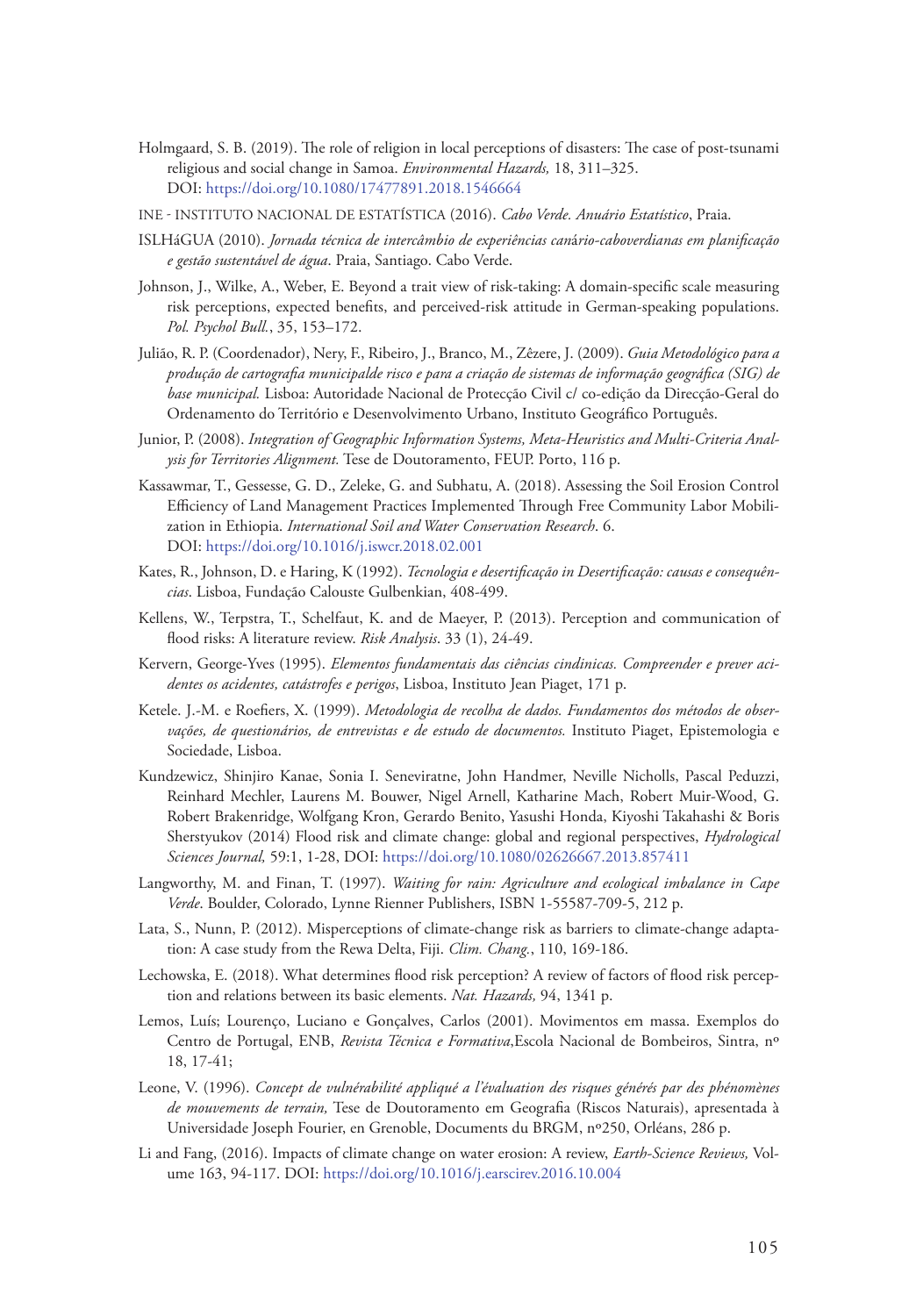Likert, Rensis (1932). A Technique for the Measurement of Attitudes, *Archives of Psychology*, 140: 1-55

- Lindell, M., & Hwang, S. (2008). Households' perceived personal risk and responses in a multihazard environment. *Risk Analysis,* 28, 539–556. DOI: https://doi.org/10.1111/j.1539‐6924.2008.01032.x
- Linting, M., Meulman, J. J., Groenen, P. J., & van der Koojj, A. J. (2007). Nonlinear principal components analysis: Introduction and application. *Psychological Methods,* 12, 336–358. DOI: https://doi.org/10.1037/1082‐989X.12.3.336
- Liu, D.L., Li, Y., Shen, X., Xie, Y.L., Zhang, Y.L. (2018). Flood risk perception of rural households in western mountainous regions of Henan Province, China. *Int. J. Disaster Risk Reduct.*, 27, 155–160.
- López‐Marrero, T., & Yarnal, B. (2010). Putting adaptive capacity into the context of people's lives: A case study of two flood‐prone communities in Puerto Rico. *Natural Hazards,* 52, 277–297. DO: https://doi.org/10.1007/s11069‐009‐9370‐7
- Lourenço, L. (2015). Risco, perigo e crise: Pragmatismo e contextualização. In *Riscos de desastres relacionados à água: aplicabilidade das bases conceituais das Ciências Humanas e Sociais para a análise de casos concretos*, Siqueira, Antenora; Valencio, Norma; Siena, Mari; Malagodi, Marco Antonio (Ed.). São Carlos: RiMa Editora, 3-43.
- Lourenço, L. (1998). O homem, causa próxima e principal receptor das trágicas consequências do deslizamento da Lousã, *Cadernos de Geografia*, Coimbra, nº. 17, 81-88.
- Lourenço, L. (Coord.) (2006). Paisagens de Socalcos e Riscos Naturais em vales do rio Alva. Projeto Interreg III B/SUDOE-TERRISC, Núcleo de Investigação Científica de Incêndios Florestais da Faculdade de Letras da Universidade de Coimbra, Lousã, 2006, 192 p., ISBN 978-972-8330-20-0.
- Lourenço, L. (Coord.) (2007). Riscos Ambientais e Formação de Professores. Projeto de Sensibilização e Educação Florestal e Núcleo de Investigação Científica de Incêndios Florestais e Faculdade de Letras da Universidade de Coimbra, Coimbra, 2007, 223 p., ISBN 978-972-8330-21-7;.
- Lourenço, L. e Nunes, A. (2014). O flagelo das chamas e a recorrência de eventos hidrogeomorfológicos intensos. O exemplo da bacia do rio Alva (Portugal). *WATERLAT-GOBACIT Network Working Papers. Thematic Area Series SATAD – TA8* - Water-related disasters: from trans-scale challenges to interpretative multivocality – Vol. 1 N.° 1, 43-90
- Lourenço, Luciano e Almeida, Betâmio (2019). Alguns conceitos à luz da teoria do Risco. *Riscos e crises da teoria à plena manifestação.* Imprensa da Universidade de Coimbra. Coimbra, 17-77.
- Madeira, M. e Ricardo, R. P. (2013). Os solos de Cabo Verde. Seu enquadramento no sistema de referência mundial. *Revista de Ciências Agrárias*, 36 (4), Sociedade de Ciências Agrárias de Portugal, 377-392.
- Madeira, J., Munhá, J., Tassinari, C., Mata, J., Brum, A. and Martins, S. (2005). K/Ar ages of carbonatites from the island of Fogo (Cape Verde). *Actas do VIII Congresso Ibérico de Geoquímica e XIV Semana de Geoquímica* (Aveiro, Portugal), 475-478.
- March, J. G. (1997). Understanding How Decisions Happen in Organizations. *Organizational Decision Making*, Ed. by Zur Shapira, Cambridge University Press, New York, NY, USA, 9–32.
- Marques, M. M. (1994). Alguns factores determinantes da erosão do solo em Cabo Verde. *Comunicações do Instituto de Investigação Científica Tropical. Série de Ciências Agrárias*, 8. 1.as Jornadas sobre a Agricultura de Cabo Verde. Lisboa, 125-130.
- Marris, C., Langford, I., Saunderson, T. and O'Riordan, T. (1997). Exploring the "psychometric paradigm": Comparisons between aggregate and individual analyses. *Risk Anal.*, 17, 303–312.
- Martin, Pierre (1998). *Ces risques que l'on dit naturels*, EDISUD, 256 p.
- Martinez-Casasnovas (2003). A spatial information technology approach for the mapping and quantification of gully erosion, *Catena*, 50, Elsevier; 293–308. DOI: https://doi.org/10.1016/S0341-8162(02)00134-0
- Martins, B. (2010). As cheias rápidas de 28 de agosto de 2008 em Mindelo, São Vicente (Cabo Verde), *Territorium,* nº17, Coimbra, 237-238. DOI: http://dx.doi.org/10.14195/1647-7723\_17\_26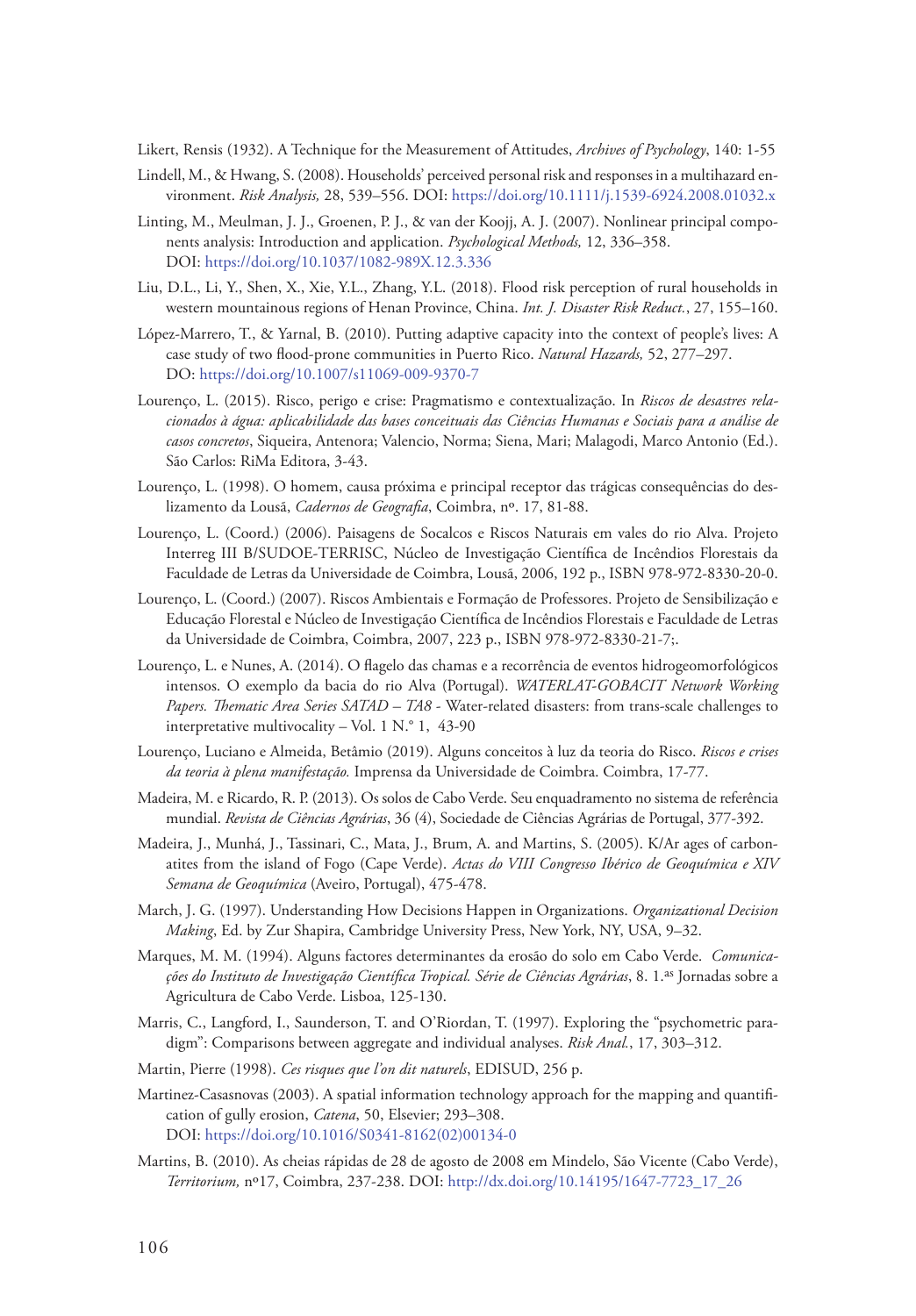- Martins, B. (2019). Riscos relacionados com intrusão salina. *Catástrofes Mistas. Uma perspetiva ambiental.* Coimbra, Imprensa da Universidade de Coimbra, 269-277;
- Martins, Bruno and Nunes, Adélia (2020). Exploring flash flood risk perception using Categorical Principal Component Analysis. The case of Mindelo, S. Vicente (Cape Verde), *The Geographical Journal*. Vol. 186, Issue 4. DOI: <https://doi.org/10.1111/geoj.12357>
- Martins, Bruno e Rebelo, Fernando (2009). Erosão e paisagem em São Vicente e Santo Antão (Cabo Verde): o risco de desertificação, *Territorium,* n.º 16, Coimbra, 69-78. DOI: https://doi.org/10.14195/1647-7723\_16\_7
- Martins, B., Lourenço, L. e Lima, H. R. (2017). Ação antrópica e risco de ravinamento. O exemplo da ravina do Corgo (Rio Alva). *Territorium.* Revista da Associação Portuguesa de Riscos, Prevenção e Segurança. Lousã, n.º 24, 221-234. DOI: https://doi.org/10.14195/1647-7723\_24\_16
- Martins, Bruno; Lourenço, Luciano and Monteiro, Sílvia (2018). Natural hazards in Sao Vicente (Cabo Verde), *Journal of Environmental Geography*, DeGruyter, Viol. 11; Issue 1-2, 8 p. DOI: <https://doi.org/10.2478/jengeo-2018-0001>
- Martins, Bruno; Castro, Ana; Ferreira, Carmen; Lourenço, Luciano and Nunes, Adélia (2019a). Gullies mitigation and control measures: a case study of Seirós gullies (North of Portugal), *Physics and Chemistry of the Earth*, 109, p. 26-30. (IF-1.56). DOI: https://doi.org/10.1016/j.pce.2018.09.006
- Martins, Bruno; Nunes, Adélia; Lourenço, Luciano and Castro, Fátima (2019b). Flash Flood Risk Perception by the Population of Mindelo, S. Vicente (Cape Verde), *Water*, Volume 11, Issue 9, 15 p. DOI: <https://doi.org/10.3390/w11091895>
- Mata-Lima, H., Alvino-Borba, A., Pinheiro, A., Mata-Lima, A. and Almeida, J. (2013). Impacts of natural disasters on environmental and socio-economic systems: What makes the difference? *Ambiente Soc*., 16, 45–64.
- McKenzie, R. and Hamilton, S. (2014). *Water Management and Water Loss*, IWA Publishing, London, 192 p.
- Mcleman, R. and Smit, B. (2016). Vulnerability to climate change hazards and risks: crop and flood insurance. *Canadian Geographer*/*Le Géographe canadien,* 50, 217-226.
- Meira-Castro A., Carvalho J. and Ribeiro, S. (2011). Prescribed Burning Impact on Forest Soil Properties - A Fuzzy Boolean Nets Approach. *Environmental Research*, 111(2), 199-204, ISSN: 0013- 9351, DOI: http://dx.doi.org/10.1016/j.envres.2010.03.004
- Meira-Castro, A., Carvalho, J. and Meixedo, J. (2012). A qualitative description of soil parameters variation due to a prescribed fire in Portuguese northwestern forests using Fuzzy Boolean Nets - The case study of Cabreira mountain, *Geoderma*, 191, 89–96. DOI: http://dx.doi.org/10.1016/j.geoderma.2012.02.008
- Meira-Castro, A., Shakesby, R., Espinha Marques, J., Doerr, S., Meixedo, J.,, Teixeira, J. and Chamine, H. (2015). Effects of prescribed fire on surface soil in a Pinus pinaster plantation, northern Portugal, *Environmental Earth Sciences*, 73, 3011-3018. DOI:<http://dx.doi.org/10.1007/s12665-014-3516>
- Miceli, R., Sotgiu, I., & Settanni, M. (2008). Disaster preparedness and perception of flood risk: A study in an alpine valley in Italy. *Journal of Environmental Psychology,* 28, 164–173. DOI: https://doi.org/10.1016/j.jenvp.2007.10.006
- Monteiro, F., Fortes, A., Ferreira, V., Pereira Essoh, A., Gomes, I., Correia, A.M., Romeiras, M.M. (2020). Current Status and Trends in Cabo Verde Agriculture. *Agronomy,* 10, 74. DOI: https://doi.org/10.3390/agronomy10010074
- Santos, Evânia (2013). Survey of historical data on disasters in Cape Verde 1900-2013, Systematic Inventory Evaluation for Risk Assessment – SIERA, Relatório Final, Ministério do Ambiente, habitação e Ordenamento do Território, 45 p.
- Morgan, M., Fischhoff, B. and Bostrom, A. (2001). *Risk communication: The mental models approach*. Cambridge University Press, New York.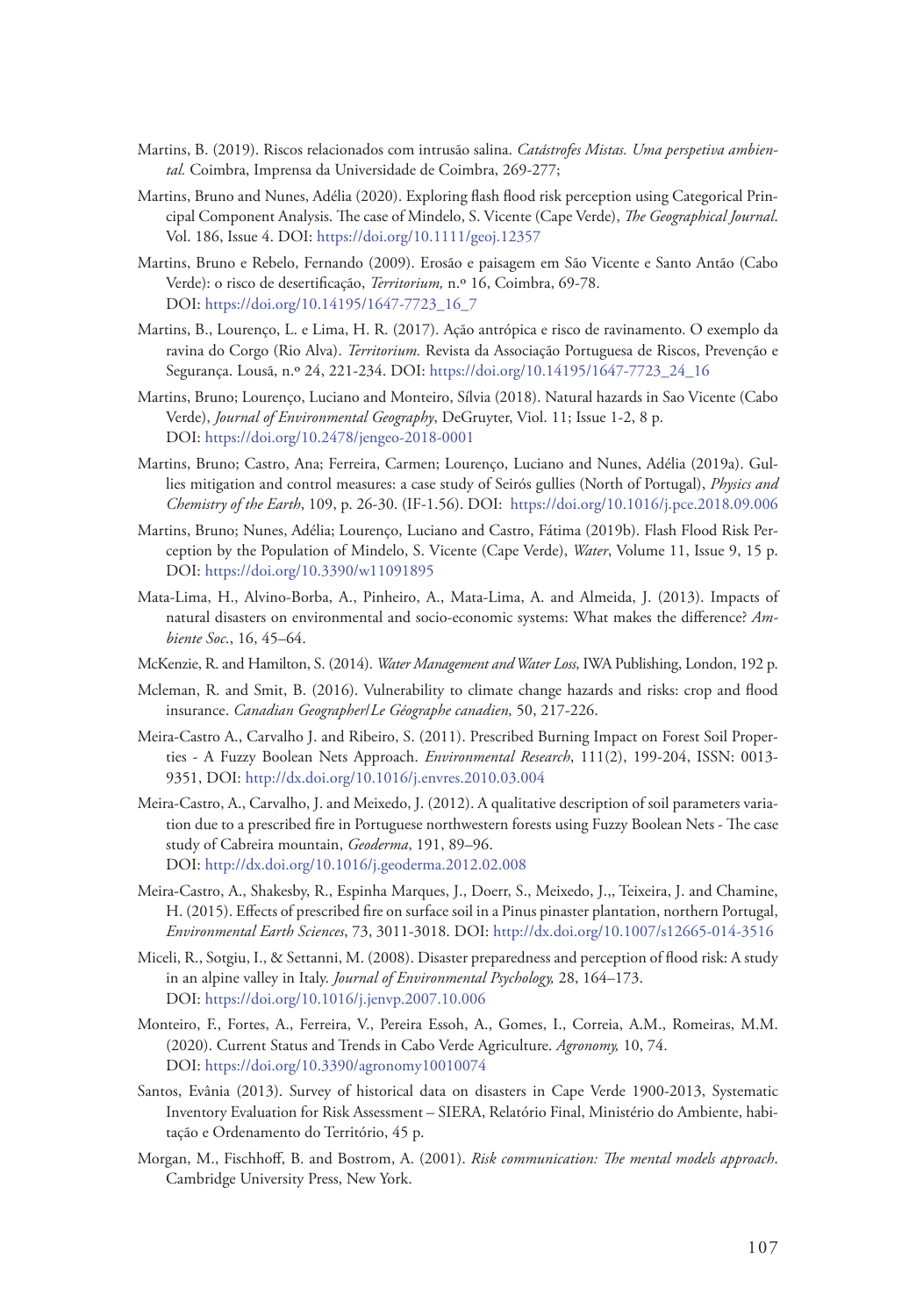- Nunes, A., Almeida, A. e Nolasco, C. (2013). *'Educação para o Risco': contributo da Geografia no 3º ciclo do Ensino Básico*. *Riscos Naturais, Antrópicos e Mistos. Livro de Homenagem ao Doutor Fernando Rebelo*, Coimbra, 143-152.
- Nunes, J. P., Seixas, J. and Pacheco, N. R. (2008). Vulnerability of water resources, vegetation productivity and soil erosion to climate change in Mediterranean watersheds. *Hydrol. Process*., 22, 3115–3134. DOI: https://doi.org/10.1002/hyp.6897
- Nunes, J. P., Seixas, J., Keizer, J. J. and Ferreira, A. J. D. (2009), Sensitivity of runoff and soil erosion to climate change in two Mediterranean watersheds. Part II: assessing impacts from changes in storm rainfall, soil moisture and vegetation cover. *Hydrol. Process*., 23, 1212–1220. DOI: https://doi.org/10.1002/hyp.7250
- Nunes, M. (1968). Os solos da ilha da Boavista. *Estudos Agronómicos*, vol.9, n.º 1/4, 15-20.
- Nyssen, J., Moeyersons, J., Poesen, J., Deckers, J. and Mitiku, H. (2002). The environmental significance of the remobilisation of ancient mass movements in the Atbara-Tekeze headwaters, Northern Ethiopia. *Geomorphology* 49, 303–322. DOI: [https://doi.org/10.1016/S0169-555X\(02\)00192-7](https://doi.org/10.1016/S0169-555X(02)00192-7)
- Oasim, S., Khan, A. N., Shrestha, R. P., & Qasim, M. (2015). Risk perception of the people in the flood prone Khyber Pukhthunkhwa province of Pakistan. *International Journal of Disaster Risk Reduction,* 14, 373–378. DOI: https://doi.org/10.1016/j.ijdrr.2015.09.001
- Oltedal, S., Moen, B., Klempe, H., Rundmo, T. (2004). *Explaining risk perception. An evaluation of cultural theory.* Rotunde publikasjoner Rotunde no. 85, Editor: Torbjørn Rundmo Norwegian University of Science and Technology, Department of Psychology.
- O'Reilly, S., Zhang, M., Griffin, M., Begg, G. and Hronsky, J. (2009). Ultra deep continental roots and their oceanic remnants: A solution to the geochemical 'mantle reservoir' problem? *Lithos*, Volume 112, Supplement 2, 1043-1054. DOI: https://doi.org/10.1016/j.lithos.2009.04.028
- Pagneux, E., Gísladóttir, G., & Jónsdóttir, S. (2011). Public perception of flood hazard and flood risk in Iceland: A case study in a watershed prone to ice‐jam floods. *Natural Hazards,* 58, 269–287. DOI: https://doi.org/10.1007/s11069‐010‐9665‐8
- Patriat, M. and Labails, C. (2006). Linking the Canary and Cape-Verde Hot-Spots, Northwest Africa. *Marine Geophysical Researches* (27), Number 3 / IFREMER, DCB/GM, BP70, 29280 Plouzané, France.
- Pedrosa, A. Sousa; Lourenço, Luciano e Felgueiras, João (2001). Movimentos em massa. Exemplos ocorridos no Norte de Portugal. *ENB, Revista Técnica e Formativa,*Escola Nacional de Bombeiros, Sintra, nº 17, 25-39;
- Pereira, J. (2010). *Concepção de uma estratégia de Geoconservação para Cabo Verde e sua aplicação à ilha de Santiago.* Tese de Doutoramento, Universidade do Minho, Braga, 383 p.
- Pereira, A., Victória, S., Vicente, A. and Neves, L. (2007). Structural Lineaments in A Volcanic Island Evaluated Through Remote Sensing Techniques: The Case of Santiago Island (Cape Verde). *Proceedings IGARSS 2007*, Barcelona, Spain, 1632-1635.
- Plapp, T. and Werner, U. (2006). Understanding risk perception from natural hazards: examples from Germany. *RISK 21 Coping with risks due to natural hazards in the 21st century*. W. Ammann, S. Dannenmann, L. Vulliet (eds.). Rotterdam: Taylor and Francis / Balkema, London, 101-108.
- Plesner, S., Holm, P. M. and Wilson, J. R. (2002). 40Ar–39Ar geochronology of Santo Antão, Cape Verde Islands, *Journal of Volcanology and Geothermal Research* (120), 103-121.
- Pocinho, M. (2012). *Metodologia de investigação e comunicação do conhecimento científico*, Lidel, Lisboa.
- Poesen, J., Nachtorgale, J. and Verstrac, G., (2003). Gully erosion and environmental change: importance and research needs. *Catena*, 50: 91-133. DOI: https://doi.org/10.1016/S0341-8162(02)00143-1
- Rapp A., Murray-Rust D.H., Christiansson C. and Berry, L. (1972). Soil erosion and sedimentation in four catchments near Dodoma (Tanzania), *Geografiska Annaler*, 54A, 255-318.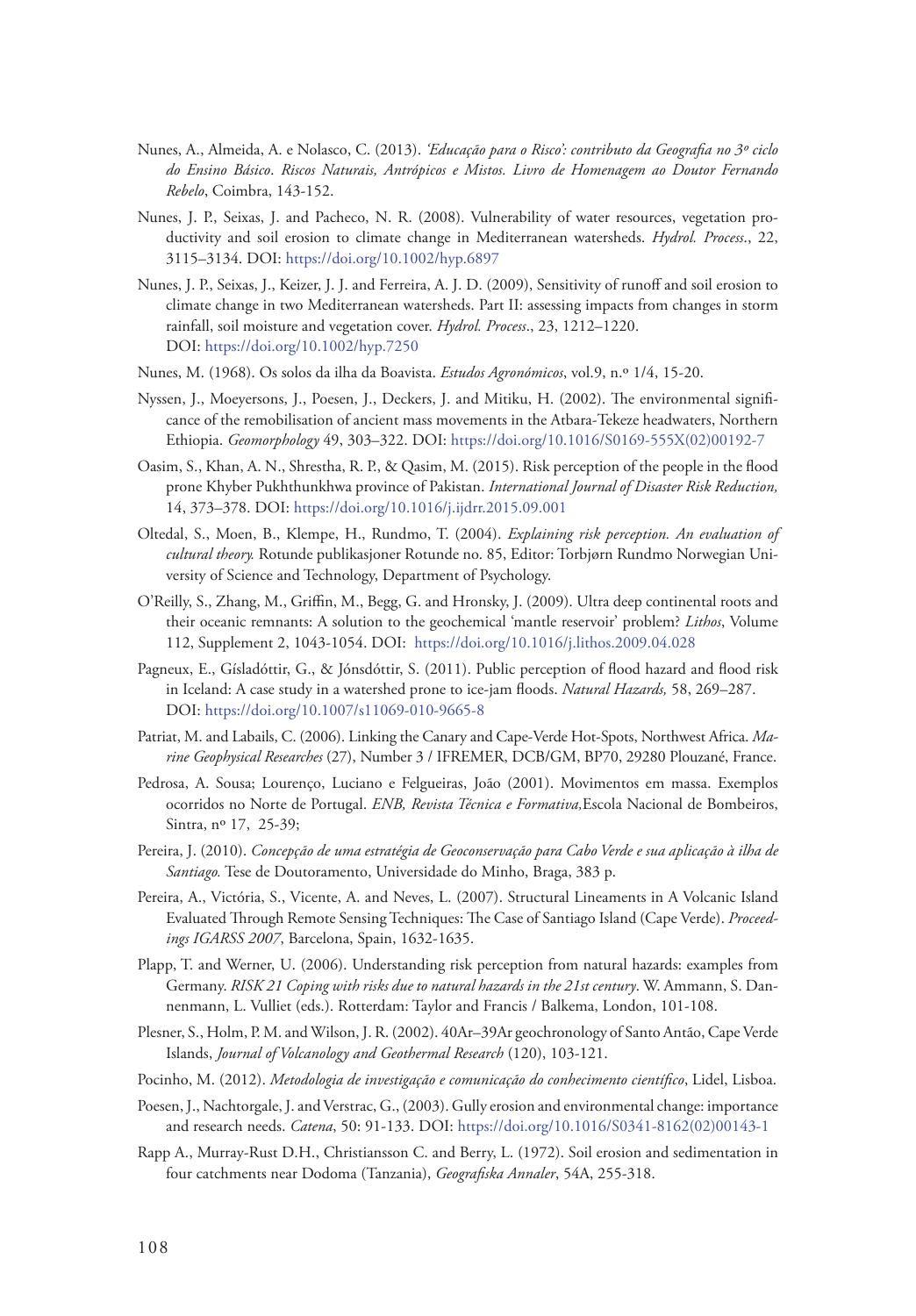- Rebelo Fernando (1982). Considerações metodológicas sobre o estudo dos ravinamentos, *Comunicações*, II Colóquio Ibérico de Geografia, Lisboa, CEG, 339-350.
- Rebelo, Fernando (1995). Os conceitos de risco, perigo e crise e a sua aplicação ao estudo dos grandes incêndios florestais. *Biblos*, Coimbra, 71, 511-527.
- Rebelo, Fernando (1997). Risco de crise e inundações rápidas em espaços urbanos. Alguns exemplos portugueses analisados a diferentes escalas, *Territorium*, n.º 4, 29-47. DOI: https://doi.org/10.14195/1647-7723\_4\_4
- Rebelo, Fernando (1999). A aplicabilidade da Geografia Física aos estudos ambientais salientada através de exemplos portugueses recentes, *Territorium*, Coimbra, n.º 6, 61-63. DOI: https://doi.org/10.14195/1647-7723\_6\_6
- Rebelo, Fernando (2003). *Riscos Naturais e Acção Antrópica*, Estudos e Reflexões, Imprensa da Universidade, Coimbra, 2.ª Ed. Revista e Aumentada, 286 p.
- Renn, O. (1998). Three decades of risk research: Accomplishments and new challenges. *Journal of Risk Research*, 1 (1), 49-71.
- Renn, O. and Rohrmann, B. (2000). Cross-Cultural Risk Perception. A Survey of Empirical Studies. *Risk, Governance and Society*, Elsevier.
- Ribeiro, (1960). *A Ilha do Fogo e as suas erupções*. 12ª ed., Lisboa : Junta de Investigações do Ultramar, 319 p.
- Riger, S., Gordon, M. T., & Lebailly, R. (1978). Women's fear of crime: From blaming to restricting the victim. *Victimology,* 3, 274-284
- Romariz, C., Serralheiro, A. 1967. Litofácies do arquipélago de Cabo Verde 1. Ilha de São Vicente. *Garcia da Orta* 15 (4), 535-544
- Rory, A., Walshe, D., Chang, S., Adam, B. and Joelle, A. (2017). Perceptions of adaptation, resilience and climate knowledge in the Pacific: The cases of Samoa, Fiji and Vanuatu, *International Journal of Climate Change Strategies and Management*. DOI: https://doi.org/10.1108/ IJCCSM-03-2017-0060
- Sabino, A. and Moreno J. (1998). Fog Water Collection in Cape Verde Islands: An alternative Source of Water for Agriculture and Domestic Use. *Proceedings of 1s International Conference on Fog and Fog Collection*, 445-448 (Ed. R. Schemenauer and Howard Bridgman). Vancouver, Canada.
- Salvati, P., Bianchi, C., Fiorucci, F., Giostrella, P., Marchesini, I. and Guzzetti, F. (2014). Perception of flood and landslide risk in Italy: a preliminary analysis, *Nat. Hazards Earth Syst. Sci*., 14, 2589-2603.
- Schumm (1994). Erroneous perception of fluvial hazards, *Geomorphology*, 10, 129-138.
- SEPA Secretariado Executivo para o Ambiente (2000a). *Livro Branco sobre o Estado do Ambiente em Cabo Verde*. Ministério da Agricultura, Alimentação e Ambiente. Secretariado Executivo para o Ambiente SEPA, Praia (República de Cabo Verde).
- SEPA Secretariado Executivo para o Ambiente (2000b). *Planificação e ordenamento dos recursos naturais da República de Cabo Verde*. Cabo Verde Natura 2000. Secretariado Executivo para o Ambiente SEPA, Praia (República de Cabo Verde).
- Shah, A. A., Ye, J., Abid, M., Khan, J., & Amir, S. M. (2018). Flood hazards: Household vulnerability and resilience in disaster‐prone districtsof Khyber Pakhtunkhwa province, Pakistan. *Natural Hazards,* 93,147-165. DOI: https://doi.org/10.1007/s11069‐018‐3293‐0
- Shahidian, S., Serralheiro, R., Serrano, J. e Sousa, A. (2014). O desafio dos recursos hídricos em Cabo Verde. *Cabo Verde—Agronomia e Recursos Naturais*; Pinto, F.C., Ed., ISA-Press: Lisboa, Portugal, 217–236.
- Siegrist, M. and Gutscher, H. (2006). Flooding Risks: A Comparison of Lay People's Perceptions and Expert's Assessments in Switzerland, *Risk Analysis*, 26, 971-979.
- Siegrist, M., Keller, C. and Kiers, A. (2005). A New Look at the Psychometric Paradigm of Perception of Hazards, *Risk Analysis*, 25, 211-222.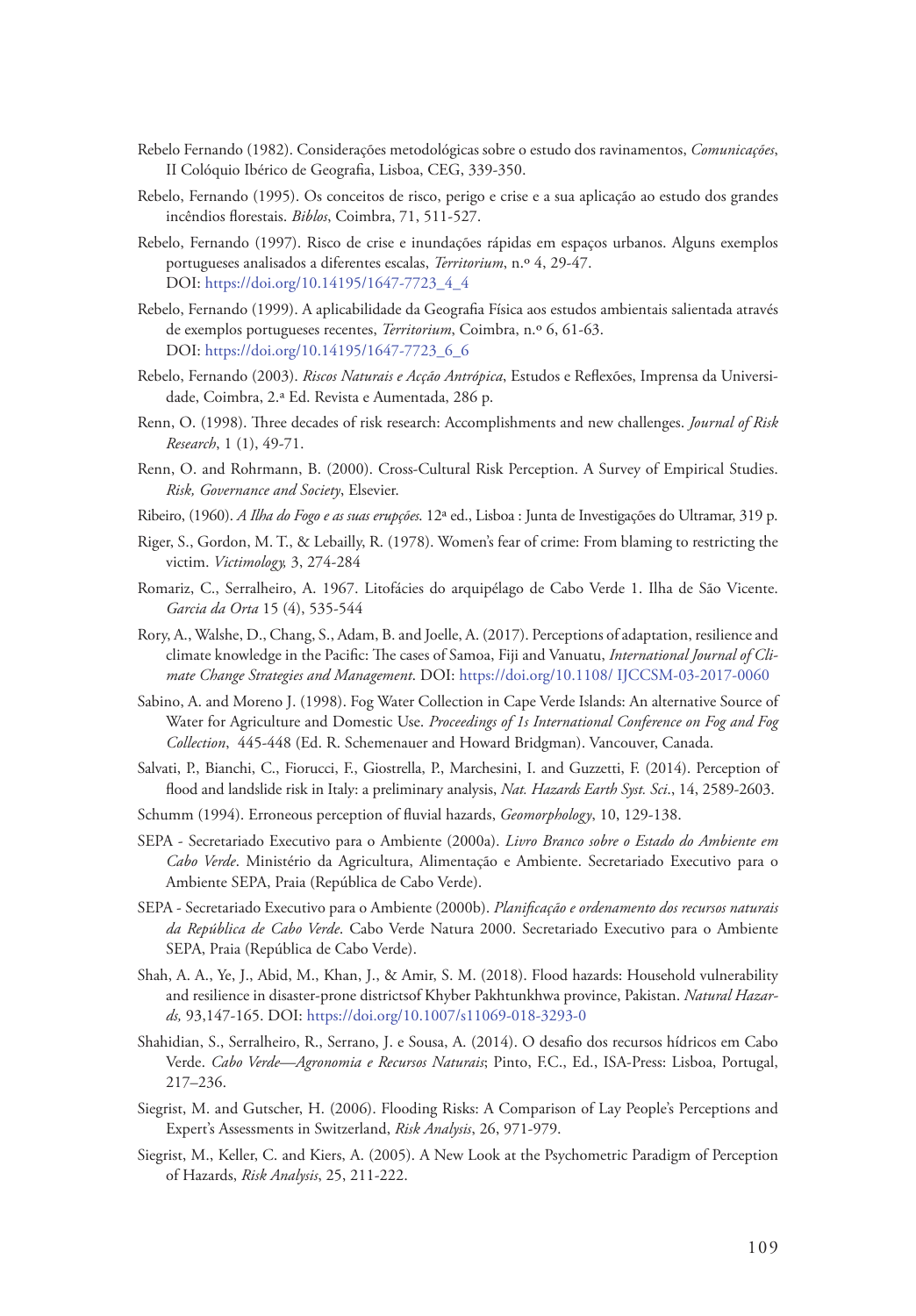- Silva, J. F. e Haie, N. (2000). Planeamento e gestão dos recursos hídricos costeiros. Estratégias para a prevenção e controlo da intrusão salina, *5.*º Congresso *Nacional da* Á*gua: Actas*, Lisboa, Associação Portuguesa de Recursos Hídricos.
- Silveira, A. B., Madeira, J. e Serralheiro, A (1997). [O controlo estrutural da erupção de Abril de 1995](http://memoria-africa.ua.pt/Catalog.aspx?q=TI%20o%20controlo%20estrutural%20da%20erupcao%20de%20abril%20de%201995%20na%20ilha%20do%20fogo,%20cabo%20verde)  [na Ilha do Fogo, Cabo Verde](http://memoria-africa.ua.pt/Catalog.aspx?q=TI%20o%20controlo%20estrutural%20da%20erupcao%20de%20abril%20de%201995%20na%20ilha%20do%20fogo,%20cabo%20verde). *Erupção vulcânica de 1995 na Ilha do Fogo - Cabo Verde*. Instituto de Investigação Científica Tropical. Lisboa, Ministério da Ciência e da Tecnologia, 51-62
- Sims, J., & Baumann, D. (2000). Educational programs and human response to natural hazards. *Environment and Behaviour,* 15, 165-189.
- Slovic, P. (2010). The psychology of risk. *Saúde e Sociedade São Paulo,* 19, 731–747. DOI: https://doi.org/10.1590/S0104‐12902010000400002
- Slovic, P., Kraus, N. and Covello, V. (1990). What Should We Know About Making Risk Comparisons?, *Risk Analysis*, 10, 389-392.
- Slovic, P., Monahan, J. and MacGregor, D. (2000). Violence risk assessment and risk communication: The effects of using actual cases, providing instructions, and employing probability vs. frequency formats, *Law and Human Behavior*, 24(3), 271-296.
- Smith, K. and Petley, D. (2009). *Environmental Hazards*, Routledge.
- Soane, E., Dewberry, C. and Narendran, S. (2010). The role of perceived costs and perceived benefits in the relationship between personality and risk-related choices. *Journal of risk research*, 13 (3), 303-318.
- Steger, E. e Stephanie (1989). Gender Differences in Environmental Orientations: a Comparison of Publics and Activists in Canada and the U.S, Political Research Quarterly, Vol 42, Issue 4. DOI: https://doi.org/10.1177/106591298904200411
- Taddese, G., 2001. Land degradation: a challenge to Ethiopia. *Environ. Manag.* 27, 815–824. DOI: https://doi.org/10.1007/s002670010190
- Tejwani, K. G., Dayal, R., Verma, B., Gidwani,; H. M. and Gupte, S. C. (1975). Classification, control and reclamation of ravine lands. *Soil and Water Conservation Research 1956–1971*. Indian Council of Agricultural Research, 254–310.
- Terpstra, T. (2010). *Flood preparedness: Thoughts, feelings and intentions of the Dutch public.* Thesis, University of Twente.
- Thistlethwaite, J., Henstra, D., Brown, C., & Scott, D. (2018). How flood experience and risk perception influences protective actions and behaviours among Canadian homeowners. *Environmental Management,* 61, 197–208. DOI: https://doi.org/10.1007/s00267‐017‐0969‐2
- Tierney, K. (1999). Toward a critical sociology of risk. *Sociological Forum,* 14, 215–242. DOI: https://doi.org/10.1023/A:1021414628203
- Tsimi, C., Ganas, A. and Dimoyiannis, D. (2012). Catchment-wide estimate of single storm interrill soil erosion using an aggregate instability index: a model based on geographic information systems. *Nat. Hazards* 62, 863-875. DOI: https://doi.org/10.1007/s11069-012-0114-8
- USDA United States Department of Agriculture (1951). *Soil survey Manual*. US Dept. Agric. Handbook n.º 18, 503 p.
- Valentin, C., Poesen, J. and Li, Yong, (2005). Gully erosion: impacts, factors and control. *Catena* 63, 132–153. DOI: https://doi.org/10.1016/j.catena.2005.06.001
- Vandekerckhove, L., Poesen, J. and Govers, G. (2003). Medium-term gully headcut retreat rates in Southeast Spain determined from aerial photographs and ground measurements. *Catena* 50, 329– 352. DOI: https://doi.org/10.1016/S0341-8162(02)00132-7

Veyret-Mekdjian, Yvette (1999). *Géo-environnement*, Paris, SEDES, 159 p.

Veyret-Mekdjian, Yvette (2001). *Géographie dês Risques Naturels*, Paris, Documentation Photographie, n.º 8023, 63 p.